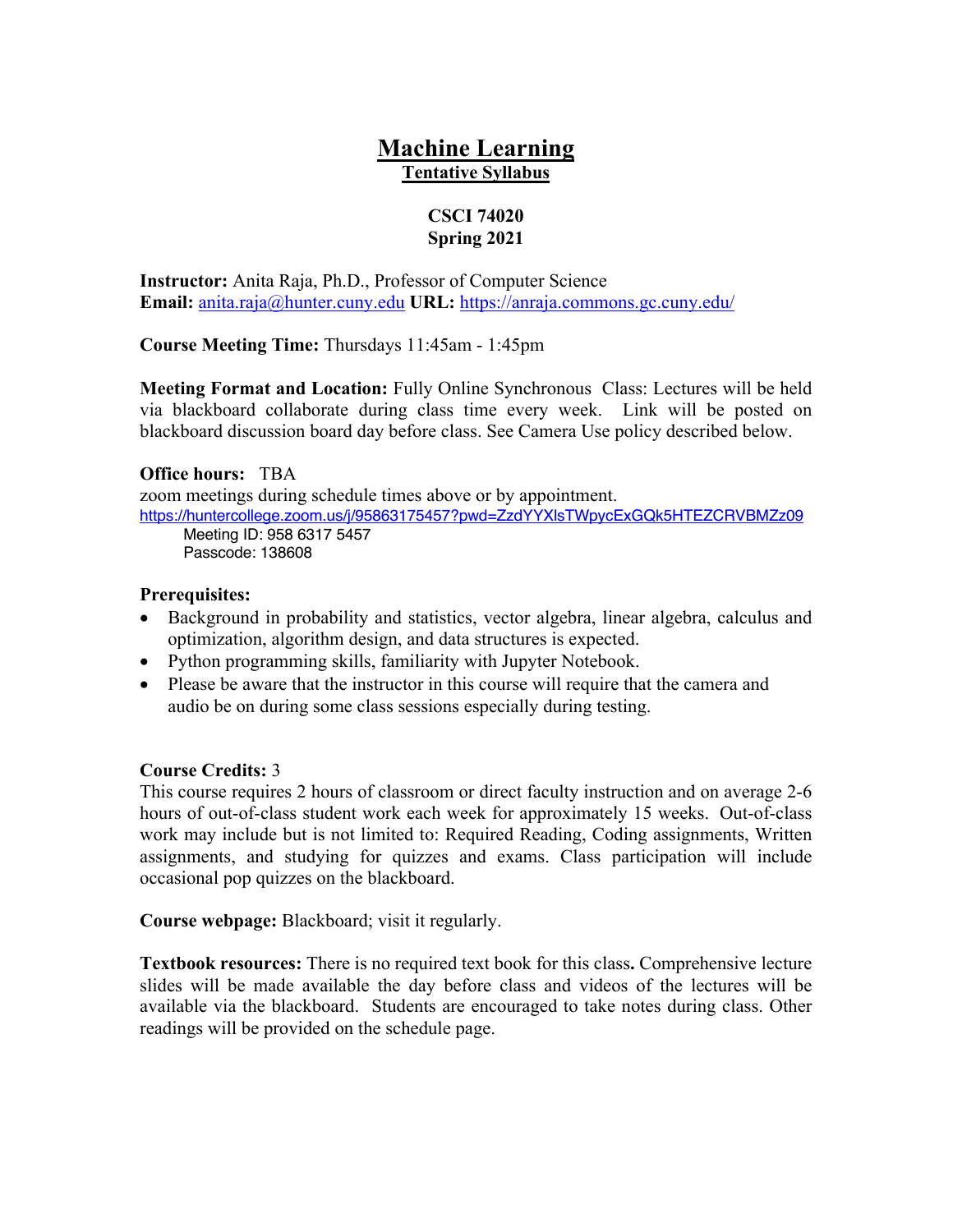Though there is no required text for this course, my lectures will draw references substantially from Bishop and Geron below and also refer to other books in the list. Several of these books have free authorized versions online that you can find using a quick search.

- Pattern Recognition and Machine Learning (PRML) by Christopher M. Bishop (https://www.microsoft.com/en-us/research/people/cmbishop/prml-book/)
- Hands-On Machine Learning with Scikit-Learn and TensorFlow: Concepts, Tools, and Techniques to Build Intelligent Systems by Aurélien Géron
- The Elements of Statistical Learning: Data Mining, Inference, and Prediction by Trevor Hastie. Robert Tibshirani, Jerome Friedman (http://web.stanford.edu/~hastie/ElemStatLearn/)
- Data Mining: Practical Machine Learning Tools and Techniques, 2017, Witten, Frank, and Hall. Morgan Kaufmann, the fourth edition, ISBN 978-0-12-804291-5. https://www.cs.waikato.ac.nz/ml/weka/book.html Available through the Hunter bookstore: http://hunter.textbookx.com/institutional/. Errata for the text are posted at http://www.cs.waikato.ac.nz/ml/weka/errata.html
- Machine Learning: A Probabilistic Perspective by Kevin P. Murphy
- Artificial Intelligence: A Modern Approach by Stuart Russell and Peter Norvig (http://aima.cs.berkeley.edu/)

Advanced Topics:

- Reinforcement Learning: An Introduction by Richard S. Sutton and Andrew G. Barto (http://www.incompleteideas.net/book/first/ebook/the-book.html)
- Deep Learning by Ian Goodfellow, Yoshua Bengio, and Aaron Courville https://www.deeplearningbook.org/
- Boosting: Foundations and Algorithms by, Robert E. Schapire, and Yoav Freund

## **Catalog Description and Topics:**

Machine Learning uses interdisciplinary techniques to automatically discover patterns in large volumes of data at high speed that help make predictions or decisions. It is now ubiquitous with applications spanning from medical decision making to financial informatics, weather tracking and homeland security. This course covers the theory, algorithms, and applications of machine learning. Students will study what is involved in learning models from data and how to evaluate these models.

Topics covered will include: (1) supervised learning: generative/discriminative learning, parametric/non- parametric learning, neural networks, and support vector machines; (2) unsupervised learning: clustering, dimensionality reduction, kernel methods; (3) learning theory: bias/variance tradeoffs; VC theory; (4) reinforcement learning and adaptive control and (5) fairness, bias and machine ethics.

Use of Python and Jupyter Notebook will be required for this course. Only scientific libraries such as SciPy, NumPy, Pandas, Matploblib will be allowed to be used in the assignments and final project. Generally students are not allowed to use any machine learning library (scikit-learn, tensorflow, etc.) unless explicitly permitted.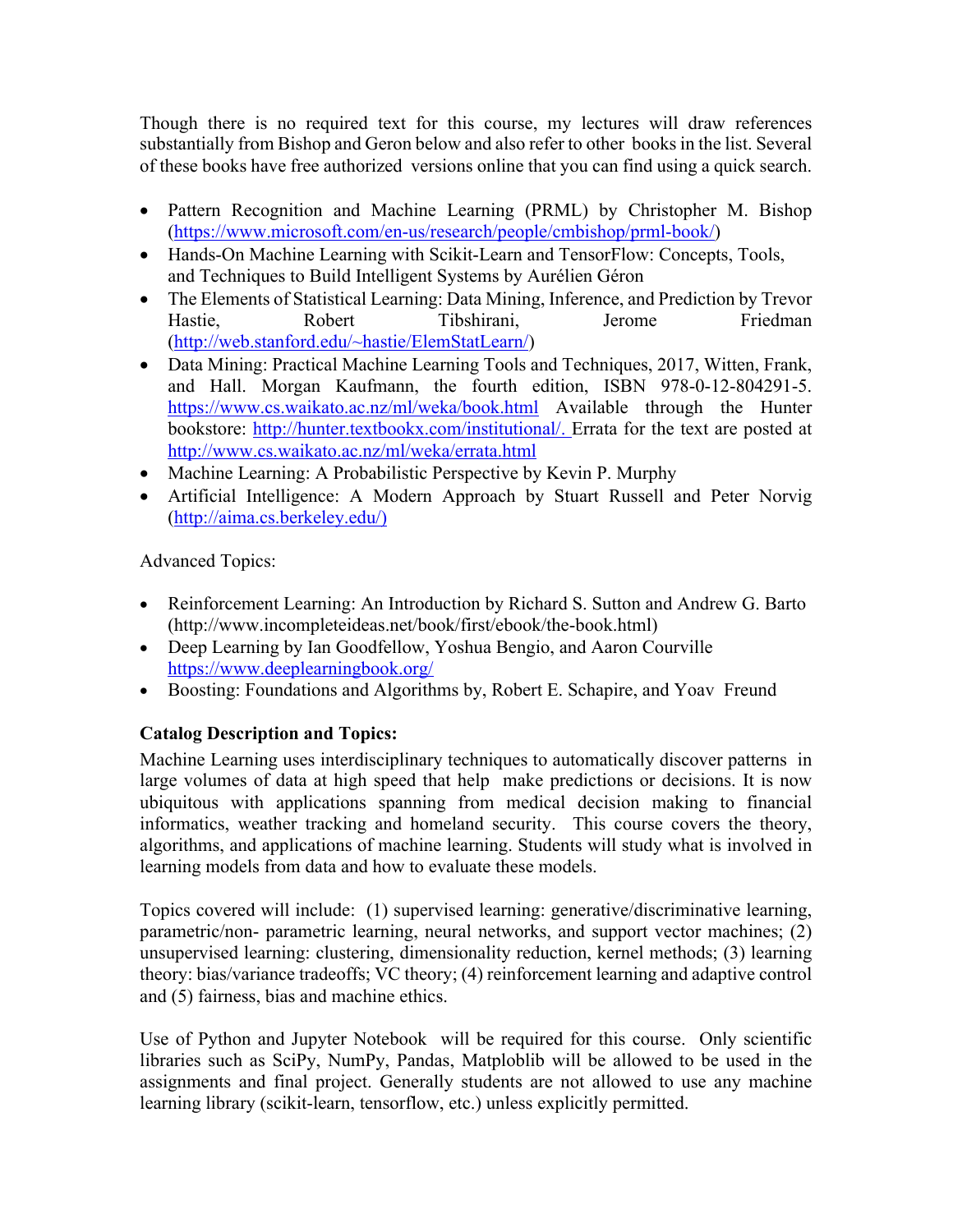## **Learning Goals:**

The student must be able to demonstrate a working knowledge of the theoretical foundations and software of machine learning represented by the topics listed above.

## **Learning Outcomes:**

By the end of the course, students should be able to

- Understand the process involved in equipping machines to learn models from data.
- Gain knowledge about a wide variety of learning algorithms and how to optimize them.
- Be skilled at evaluating models generated from data.
- Apply the algorithms to a real-world problem and report on the accuracy of the various models.
- Demonstrate an understanding of the ethical concerns typically arising in the context of computing

## **How to Succeed in this Course:**

Plan on doing *all* of the following:

- Do the assigned readings *before* the lecture, *not after* it.
- Make a list of questions before the class.
- Give yourself enough time to complete assignments and the project. Each will need significant amount of effort.
- Submit all assignments on time.
- Solve a set of problems at the end of each chapter.
- Check the blackboard for updates.
- Study for exams.
- Adhere to assignment requirements and the College's Academic Integrity policy.

## **Syllabus and Readings:**

The topics covered and tentative schedule are listed in the schedule document on the blackboard. You are responsible for everything in the listed chapters regardless of how much time we spend on them in class. As noted above, you should read ahead so that you can ask questions in class, email the instructor or use the blackboard discussion forum to clear up anything you find confusing. Responses to posting can be expected within 24 hours of the post during week days.

## **Course Grading Rubric**

| Your final course grade will be calculated as follows: |                               |
|--------------------------------------------------------|-------------------------------|
| Participation and Pop Quizzes                          | $10\%$                        |
| Assignments                                            | 30%                           |
| Midterm Exam                                           | 20%                           |
| Final Exam: Final Project + Possibly Short Oral Exam   | 40% (25% final project; $15%$ |
| oral exam)                                             |                               |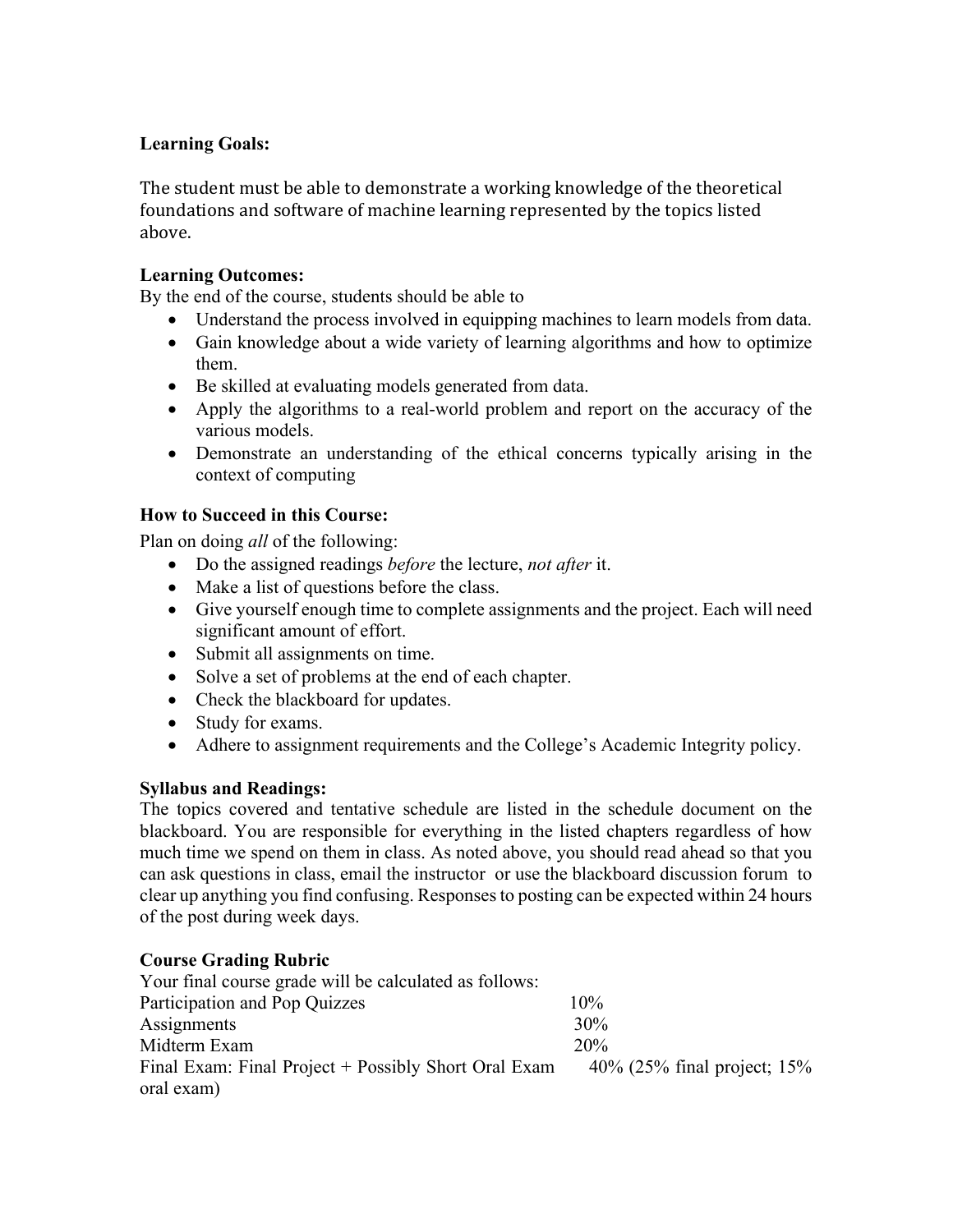#### **Logistics: Assignments, Projects and Participation**

- We will use Blackboard collaborate for lectures. Recordings of the lectures will be posted on the blackboard page.
- We will use the waiting room feature via zoom for office hours and oral exams.
- Participation in class is encouraged. The Blackboard discussion board will be used for discussion for ML related questions. Students are encouraged to participate in these discussions in answering peer questions. The instructor will both respond when needed and supervise the discussion.
- Attendance will not be taken but pop quiz performance as well engagement in class discussion and blackboard discussion board will contribute towards participation grade.
- Students will need access to a camera since cameras must be turned on timed tests and exams.
- There will be one written midterm exam and the final exam will be composed of a final project deliverable and possibly an oral exam. The exams will cover class readings, notes and discussions.
- Assignments will be composed of both written and programming components. Each assignment will require several days of work.
- All submissions must be uploaded to the blackboard on time. Only electronic submissions will be accepted. Any handwritten and scanned components must be neat and legible.
- Assignments are individual submissions. You may discuss the assignments but the solution and code must be your own. Sharing and/or receiving solutions is not allowed. Please read academic integrity notes further below.
- It is imperative that all submitted program listings and executions be thoroughly documented. You are allowed to use the source code that is provided by the book. Acknowledge all code that you use from the textbook.
- All programs must compile and run. Zero credit will be given for programs that do not compile or do not run. Usually the homework assignments will only state the major objectives of the program to be written; it will be often up to you to make design decisions regarding I/O, efficiency, error handling, and so on. Make sure you test the code adequately to indicate the correctness and robustness of your approaches.
- All programming projects must be submitted **by the deadline**.
	- $\circ$  For each late day, 10% is deducted (i.e.  $\varepsilon$  to 24 hours late results in 10% penalty; 24-48 hours late means 20% penalty and so on). After three late days, the assignment **will not be accepted.**
- If you have questions about grading or believe that points were deducted unfairly, you must **email the instructor within a week after the grade for the assignment is posted**. No further consideration will be given to any assignment a week after the grade is posted.
- The final project will be a group project with 2-3 students with diverse backgrounds on each team. A set of topics and project specifications and criteria will be shared mid-semester. The final project will include a written component of atleast 500 words.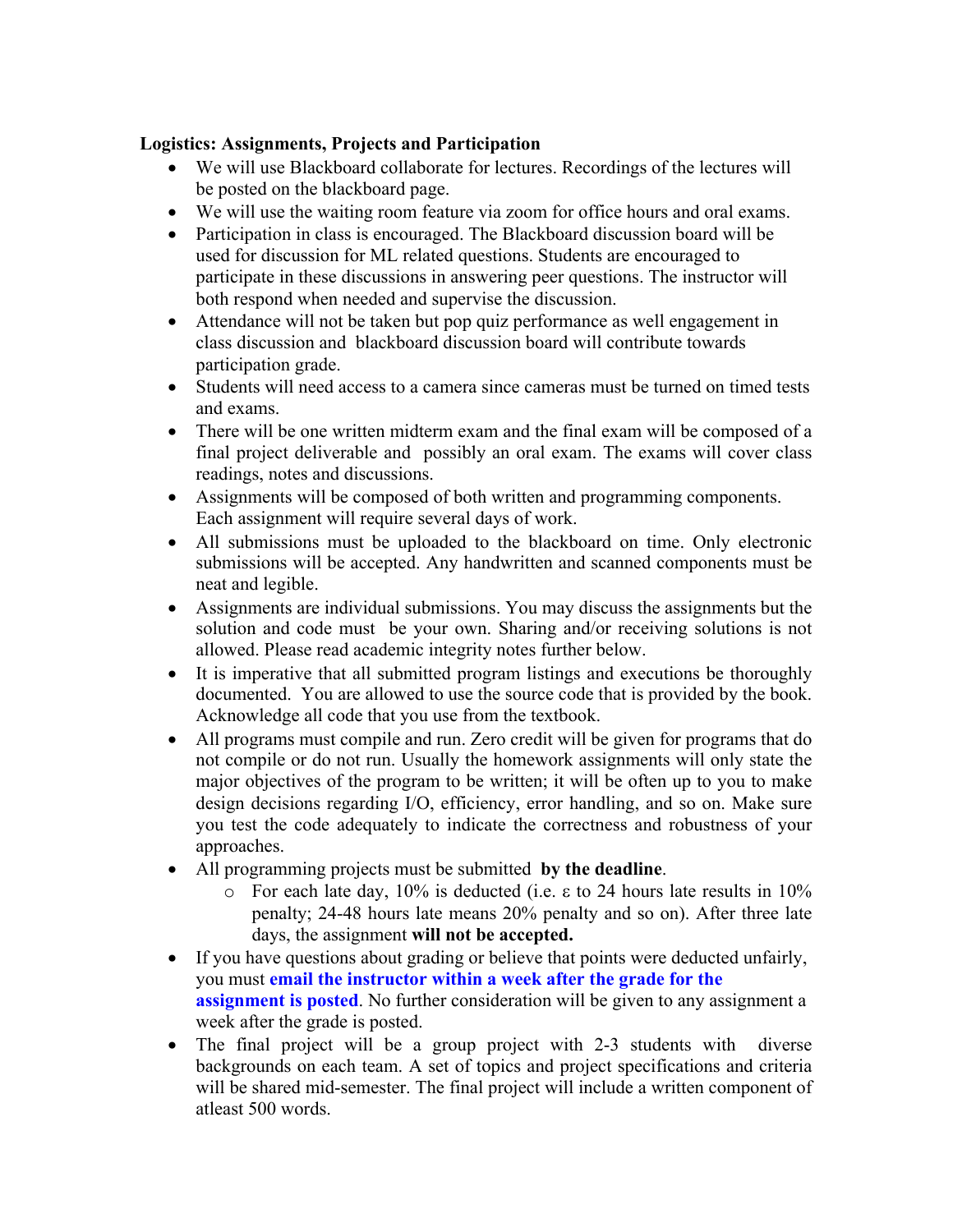- Students are encouraged to ask questions in class. The class participation grade will be evaluated using the following criteria:
	- o Relevance and intellectual depth of questions.
	- o Accurate responses to questions posed in class.
	- o Initiating and/or Engaging in discussions in class and via online board that help further understanding of course topics among students.
	- o Innovative and neat solution approaches to problems posed in class.

#### **Course Material and Communication**

All course material (i.e. slides or other sources) will be uploaded on *blackboard*. Homework assignments will be uploaded on *blackboard*. We will also use *blackboard email and discussion board* for communication.

If you have a question about the class, topics covered, homework, etc. please first check the posts in the  $Q \& A$  section. If you did not find an answer, please post your question there. That will make it easier for all students to see answers. You can also answer questions of fellow students. Do not post any code solutions. For questions involving personal matters you can email me. Talk to me if there are questions or concerns about the course. I also welcome feedback on the course progress through out the semester.

The standards and requirements set forth in this syllabus serve as the course policy. Notice of any modifications/changes to the syllabus will be by announcement in class or by changes to this syllabus posted on the course website along with the change date.

#### **Camera Use and Recordings Policy**

Students who participate in this class with their camera on or use a profile image are agreeing to have their video or image recorded solely for the purpose of creating a record for students enrolled in the class to refer to, including those enrolled students who are unable to attend live. If you are unwilling to consent to have your profile or video image recorded, be sure to keep your camera off and do not use a profile image. Likewise, students who un-mute during class and participate orally are agreeing to have their voices recorded. If you are not willing to consent to have your voice recorded during class, you will need to keep your mute button activated and communicate exclusively using the "chat" feature, which allows students to type questions and comments live.

#### **Make-up Policy**

All exams must be taken and submitted on time. Failure to take an exam counts as a zero grade on that exam. There will be no make-up exams. In case you must miss an exam or a homework for a unforeseen valid medical/family emergency, you have to inform me as soon as possible (no later than the day of the exam or earlier), provide appropriate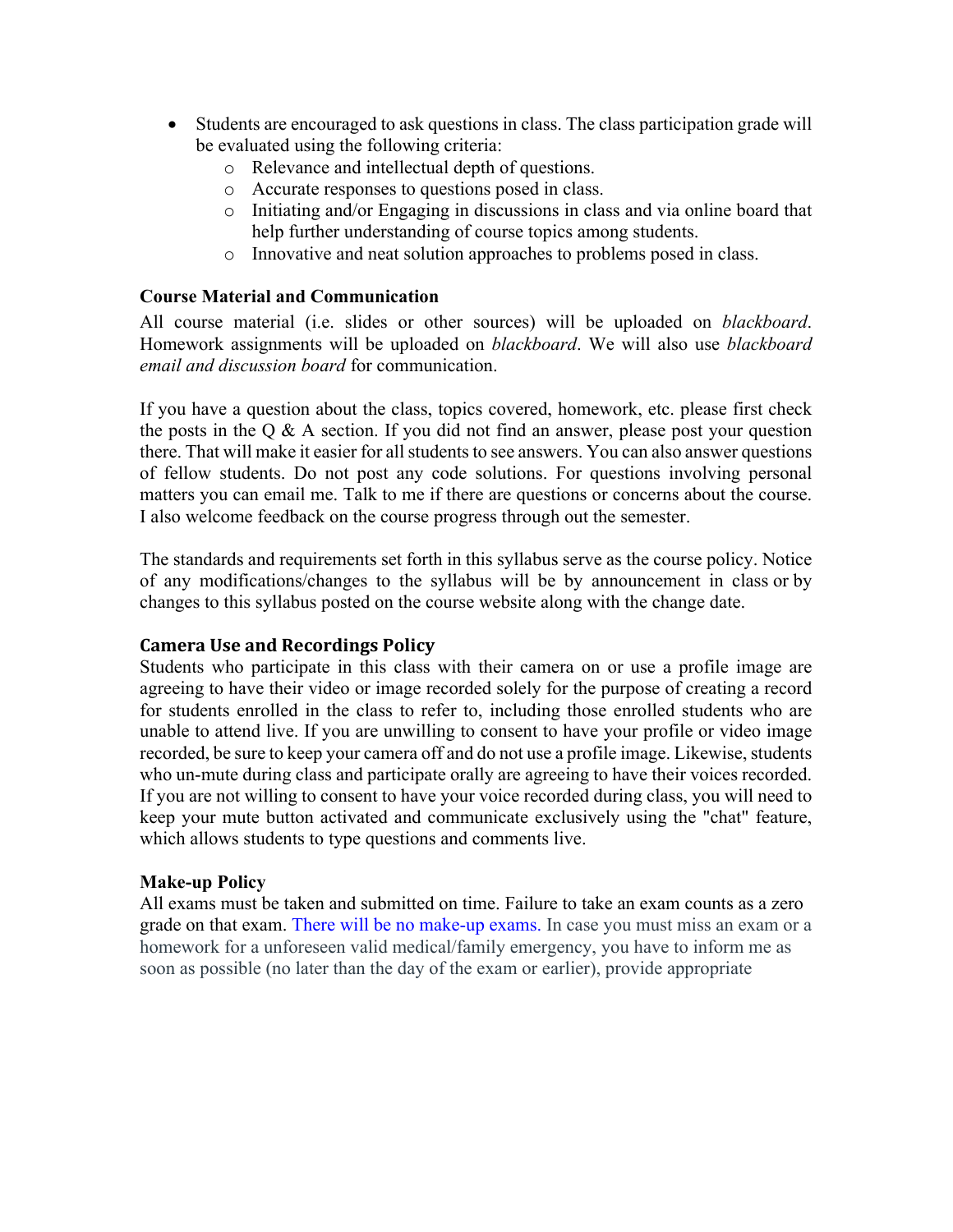documentation and there will be a conversation on whether and how your exam grade composition will be adjusted.

## **Academic Integrity**

Please read the CUNY policy here https://www.cuny.edu/about/administration/offices/legal-affairs/policiesprocedures/academic-integrity-policy/.

I take academic integrity very seriously to ensure fairness in grading to all students in the class and to ensure that the grade you get reflects the value of your degree and quality of the institution you will graduate from.

- 1. While you are encouraged to discuss project assignments with others, **all work submitted must be your own.** You MAY NOT show your solution to a classmate or ask another student to see their solution. You may not ask another student to debug your code.
- 2. You may not use code from the Internet (e.g. StackOverflow). You can use code from the textbook unless otherwise specified in the assignment. You should properly attribute the code (add a comment citing in detail the source of the code — NOTE: you must always do this whenever you find yourself using others' code).
- 3. You may not post your code or answers where it is accessible to others, and you may not seek help from online forums. Contract cheating is a form of academic dishonesty in which students get others to complete their coursework for them. Please read more information on Contract cheating from http://en.wikipedia.org/wiki/Contract\_cheating
- 4. As a rule of thumb, **you must type and debug your code without directly copying someone else's code**. For the first incident of cheating or plagiarism your grade will be a 0 and it will not be dropped as the lowest. For the second incident, you will fail the class. We report all incidents to the Office of Student Affairs.
- 5. More details in the programming rules document on the blackboard.

## **ADA Compliance**

In compliance with the American Disability Act of 1990 (ADA) and with Section 504 of the Rehabilitation Act of 1973, Hunter College is committed to ensuring educational parity and accommodations for all students with documented disabilities and / or medical conditions. It is recommended that all students with documented disabilities (Emotional, Medical, Physical and / or Learning) consult the Office of Accessibility located in Room E1124 to secure necessary academic accommodations. For further information and assistance please call (212-772-4857)/TTY (212-650-3230).

## **Hunter College Policy on Sexual Misconduct**

In compliance with the CUNY Policy on Sexual Misconduct, Hunter College reaffirms the prohibition of any sexual misconduct, which includes sexual violence, sexual harassment, and gender-based harassment retaliation against students, employees, or visitors, as well as certain intimate relationships. Students who have experienced any form of sexual violence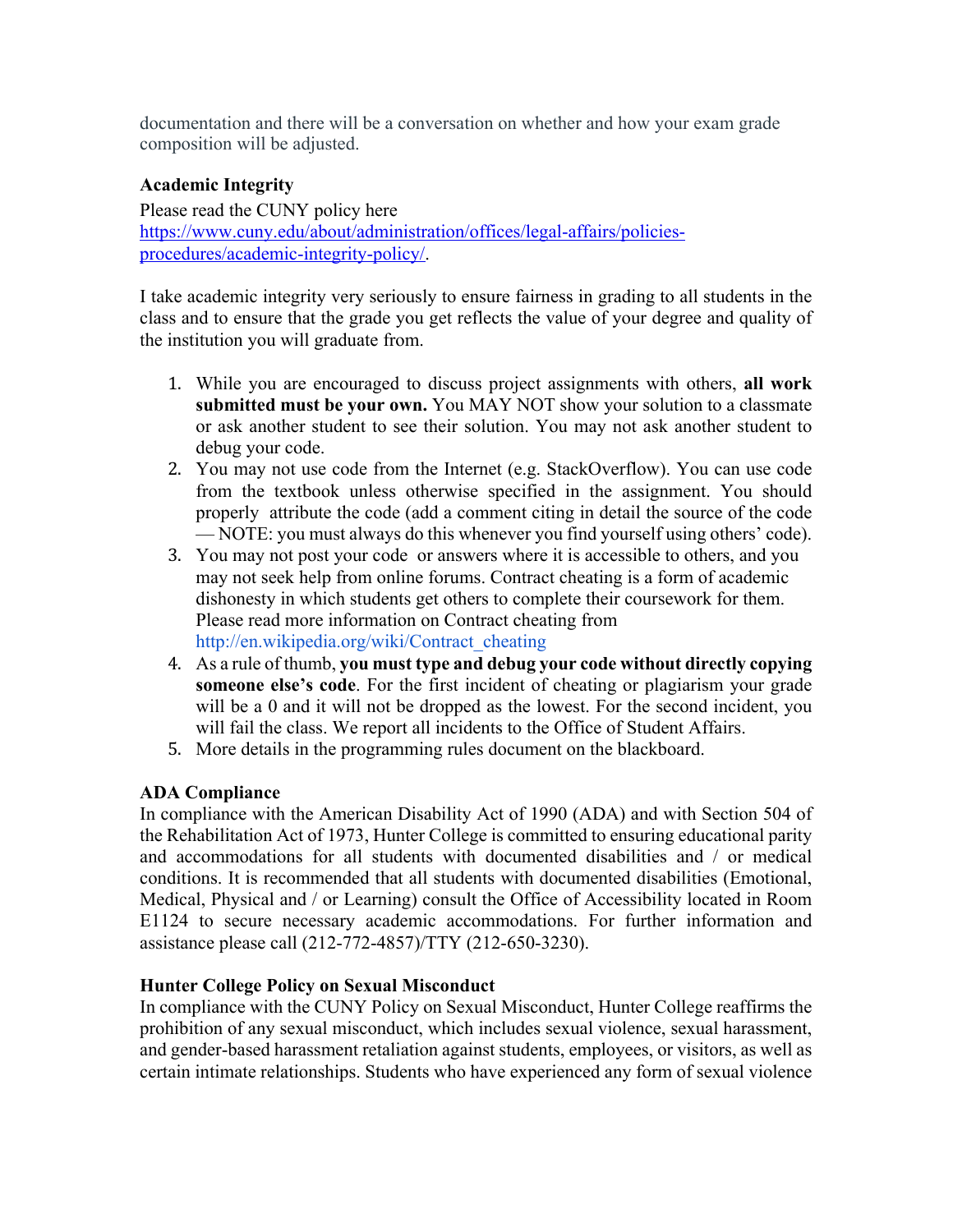on or off campus (including CUNY-sponsored trips and events) are entitled to the rights outlined in the Bill of Rights for Hunter College.

a. Sexual Violence: Students are strongly encouraged to immediately report the incident by calling 911, contacting NYPD Special Victims Division Hotline (646-610-7272) or their local police precinct, or contacting the College's Public Safety Office (212-772-4444).

b. All Other Forms of Sexual Misconduct: Students are also encouraged to contact the College's Title IX Campus Coordinator, Dean John Rose (jtrose@hunter.cuny.edu or 212- 650-3262) or Colleen Barry (colleen.barry@hunter.cuny.edu or 212-772-4534) and seek complimentary services through the Counseling and Wellness Services Office, Hunter East 1123. CUNY Policy on Sexual Misconduct Link:

http://www.cuny.edu/about/administration/offices/la/Policy-on-Sexual-Misconduct-12-1-14-with-links.pdf

**Thank you for abiding by these policies. Doing so will ensure the learning experience is most productive and fair to everyone taking this class and/or the future offerings of this course.**

**CUNY Policies:** As indicated above, online courses are subject to the same CUNY policies as are in-person courses regarding academic integrity, the acceptable use of computer resources, equal opportunity and non-discrimination, sexual misconduct, workplace violence, domestic violence, and reasonable accommodations for persons with disabilities. The associated links are listed below:

- CUNY Academic Integrity Policy: https://www.cuny.edu/about/administration/offices/legal-affairs/policiesprocedures/academic-integrity-policy/
- CUNY Policy on Acceptable Use of Computer Resources: https://www.cuny.edu/wpcontent/uploads/sites/4/page-assets/about/administration/offices/cis/itpolicies/ComputerUsePolicy1.pdf
- CUNY Policy on Acceptable Use of University Data in the Cloud: https://www.cuny.edu/wpcontent/uploads/sites/4/page- assets/about/administration/offices/cis/informationsecurity/security-policies- procedures/Acceptable-Use-of-University-Data-in-the-Cloud-2019-8-19a.pdf (and related Data Classification Standard: https://www.cuny.edu/wpcontent/uploads/sites/4/page-assets/about/administration/offices/cis/informationsecurity/security-policies- procedures/Data-Classification-Standard-CUNY-2019-8-19a.pdf
- CUNY Intellectual Property Policy: https://www.cuny.edu/wpcontent/uploads/sites/4/page-assets/about/administration/offices/legal- affairs/policiesprocedures/Intellectual-Property-Policy.pdf
- CUNY information on copyright: https://www.cuny.edu/about/administration/offices/legal-affairs/intellectualproperty/copyright-materials/
- CUNY Equal Opportunity and Non-Discrimination Policy: https://www.cuny.edu/about/administration/offices/legal-affairs/policiesprocedures/equal-opportunity-and-non-discrimination-policy/
- CUNY Policy on Sexual Misconduct: http://www.cuny.edu/wpcontent/uploads/sites/4/page-assets/about/administration/offices/legal- affairs/policiesprocedures/Sexual-Misconduct.pdf